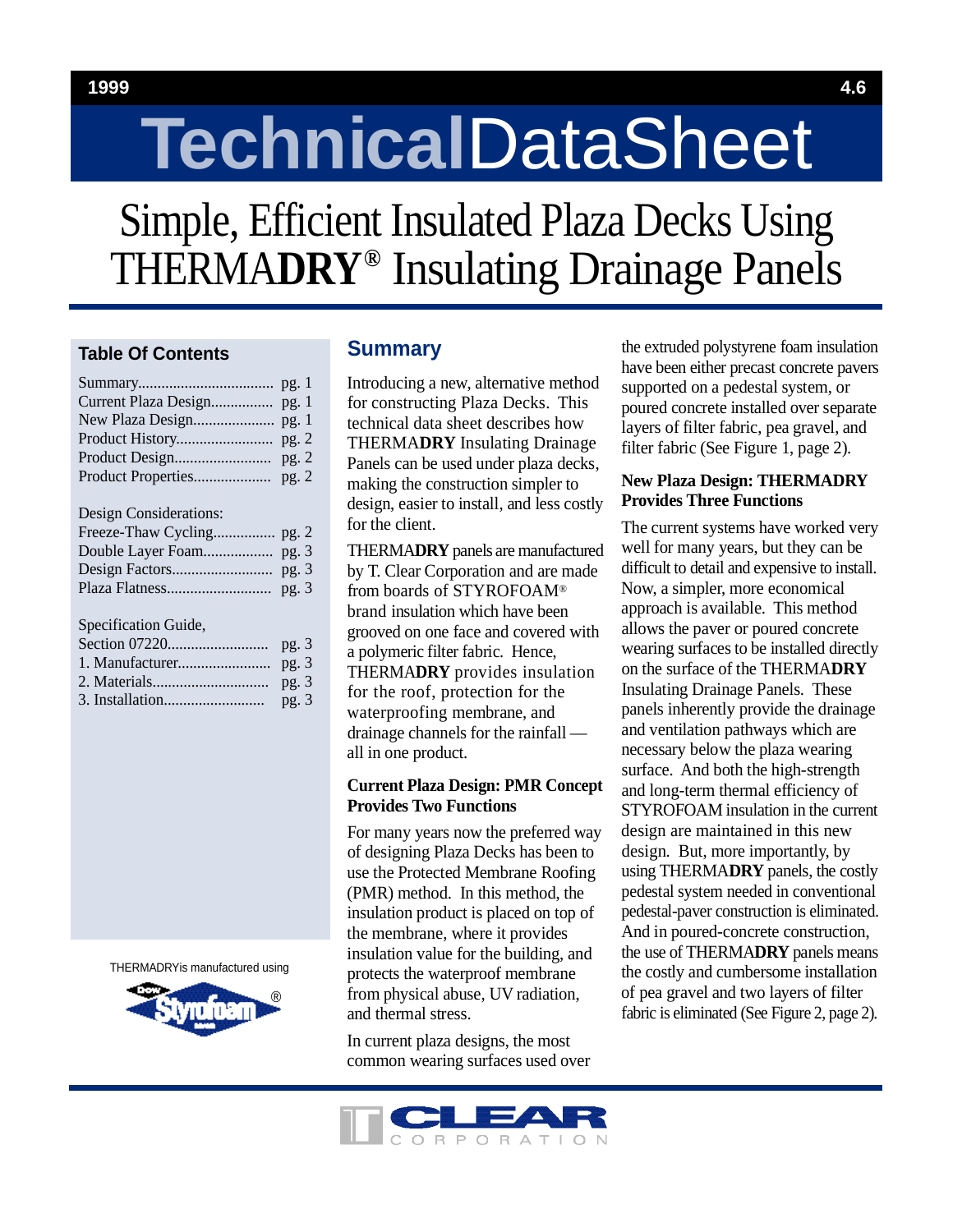

**Figure 2. New Plaza Design** 



# **Product History**

THERMADRY Insulating Drainage Panels are the key to this simpler construction. THERMADRY has primarily been installed on foundation walls, providing soil drainage, insulation, and protection for the foundation waterproofing system. The transition from foundation walls to plaza decks has been a natural evolution for THERMADRY since the design needs are the same in both areas — insulation, drainage, and protection.

## **Product Design**

THERMADRY Insulation Drainage Panels are manufactured using STYROFOAM brand insulation. One face of each  $2'$  x  $8'$  panel has been closely grooved in both directions to provide interconnecting, ventilating drain channels. The channels have then been covered with geotechnical filter fabric, having overlap flaps along two adjoining edges to keep both the channels and the joints free of dust or dirt. On plaza decks, it is installed fabric side up.

### **Product Properties**

To give you maximum design flexibility, THERMADRY is manufactured using two different strength foams in two different thicknesses (See Table 1).

## **Table 1 — Physical Properties THERMADRY Insulating Drainage Panels**

| <b>Panel Property</b>                                                                 | <b>Type 1250</b> | <b>Type 1750</b> |
|---------------------------------------------------------------------------------------|------------------|------------------|
| Thickness in Inches                                                                   | 11/2, 21/4       | $1\ 1/2, 2\ 1/4$ |
| R-Value, $min.^{\dagger}$<br>$F \cdot sq.$ ft. $\cdot h/B$ tu                         | 6.9, 10.6        | 6.9, 10.6        |
| Recommended Load <sup>††</sup><br>Static Load, lb/sq. ft.<br>Dynamic Load, lb/sq. ft. | 1250<br>700      | 1750<br>1000     |

† Values are consistent with the criteria of ASTM C 578 and the requirements of the FTC rule (16CFR Part 460).

†† See Design Factors in text.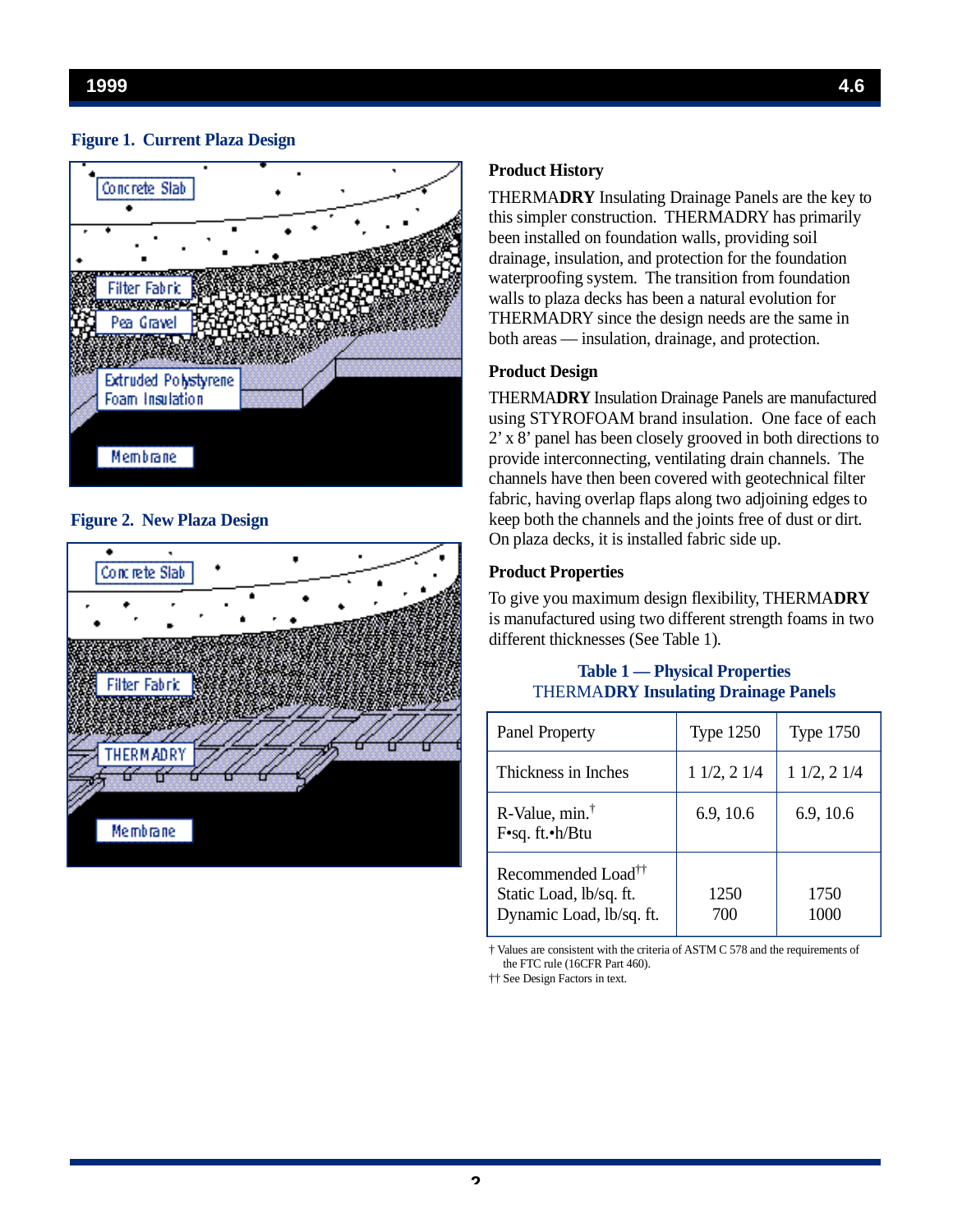#### **Design Considerations**

## **F reeze-Thaw Cycling:**

Plaza Decks located in geographical areas which are not subject to freezing weather do not require a ventilating drainage system, such as that shown in Figure 1: a layer of pea gravel between two layers of filter fabric. In cold climates, however, research has shown that during the winter, a thin film of water gradually forms on the underside of the concrete wearing surface if there is no ventilating drainage system. This water is gradually absorbed by the concrete and, during freeze-thaw cycling, can ultimately cause the underside of the concrete to spall and deteriorate. These conditions also place severe moisture driving forces on the insulation and, over the long run, can cause limited moisture pick-up. Thus, good design for cold climates calls for drainage and ventilation below the wearing surfaces. The interconnecting channels in THERMADRY provide that function for you easily and e conomically, replacing the pea gravel.

#### **Double Layer Foam:**

The thickest THERMADRY panel currently available provides an R-value of 10.6. When more insulation than this is required, two layers of foam can be used. The under layer can be regular, unchanneled extruded polystyrene foam insulation. However, the under layer should be no thinner and no weaker in compressive strength than the upper layer of THERMADRY. Thus, 40 psi extruded polystyrene foam insulation should be specified below THERMA**DRY** Type 1250, and 60 psi extruded polystyrene foam insulation should be specified below THERMADRY Type 1750. For maximum economy and long-term performance, the under layer of foam should be equal to or thicker than the upper layer.

#### **Design Factors:**

STYROFOAM insulation is a visco-elastic material. To prevent long-term compressive creep deformation, design factors should be applied to the strength of the foams. The recommended loads shown in Table 1 include a 3:1 factor for static loads and a 5:1 factor for dynamic loads.

#### **Plaza Flatness:**

Please recognize that if major irregularities exist in the roof deck and waterproofing membrane, they will telegraph up through the THERMA**DRY** and cause slight offsets at the paver joints. The pedestal systems which are used to support concrete pavers are better able to compensate for major irregularities in deck flatness, as is the sand setting bed which is used below brick pavers.

## **Specification Guide, Section 07220 — Roof Insulation Above Waterproofing in Plaza Construction**

## 1. Manufacturer

1.1 T. Clear Corporation 3255 Symmes Road Hamilton, OH 45015

## 2. Materials

- 2.1 Insulation: THERMA**DRY** Insulating Drainage Panels, Type 1750 (or: Type 1250)
- 2.1.1 Compressive Strength: 1750 lb/ft2 min. at recommended load (ASTM D 1621) (or: 1250 lb/sq. ft.)
- 2.1.2 R-Value 10.6 F•sq. ft.•h/Btu min. (ASTM C 518) (or: 6.9)
- 2.1.3 Insulation blowing agent shall provide at least a 90% reduction in ozone depletion potential compared to standard CFC blowing agents and shall be certified by the manufacturer.
- 2.1.4 Submit insulation manufacturer's literature showing compliance with this specification including ozone depletion potential.
- 2.2 Precast Concrete Pavers:
- 2.3 Poured Concrete:
- 2.4 Brick Pavers:
- 2.5 Bedding Sand:
- 2.6 Accessories, etc.:

#### **3.** Installation

- 3.1 Plaza Deck Insulation: Where shown on the drawings and after the waterproofing membrane has been tested and accepted by the architect, loose-lay the insulation panels over the water proofing. (A thin film of water under the insulation will help it resist wind uplift during installation.) Fit all joints tightly, with the fabric up and care fully overlapped at all side and end joints. Cooperate with the contractor installing the wearing surface to assure that it is installed concurrently with insulation. If installation of the wearing surface is delayed, install temporary ballasting on the insulation.
- 3.2 Precast Concrete Pavers: Where shown on the drawings, install the specified precast concrete pavers directly onto the insulation, maintaining tight joints. Shim unsupported paver corners as necessary to prevent rocking, using high density plastic shims.